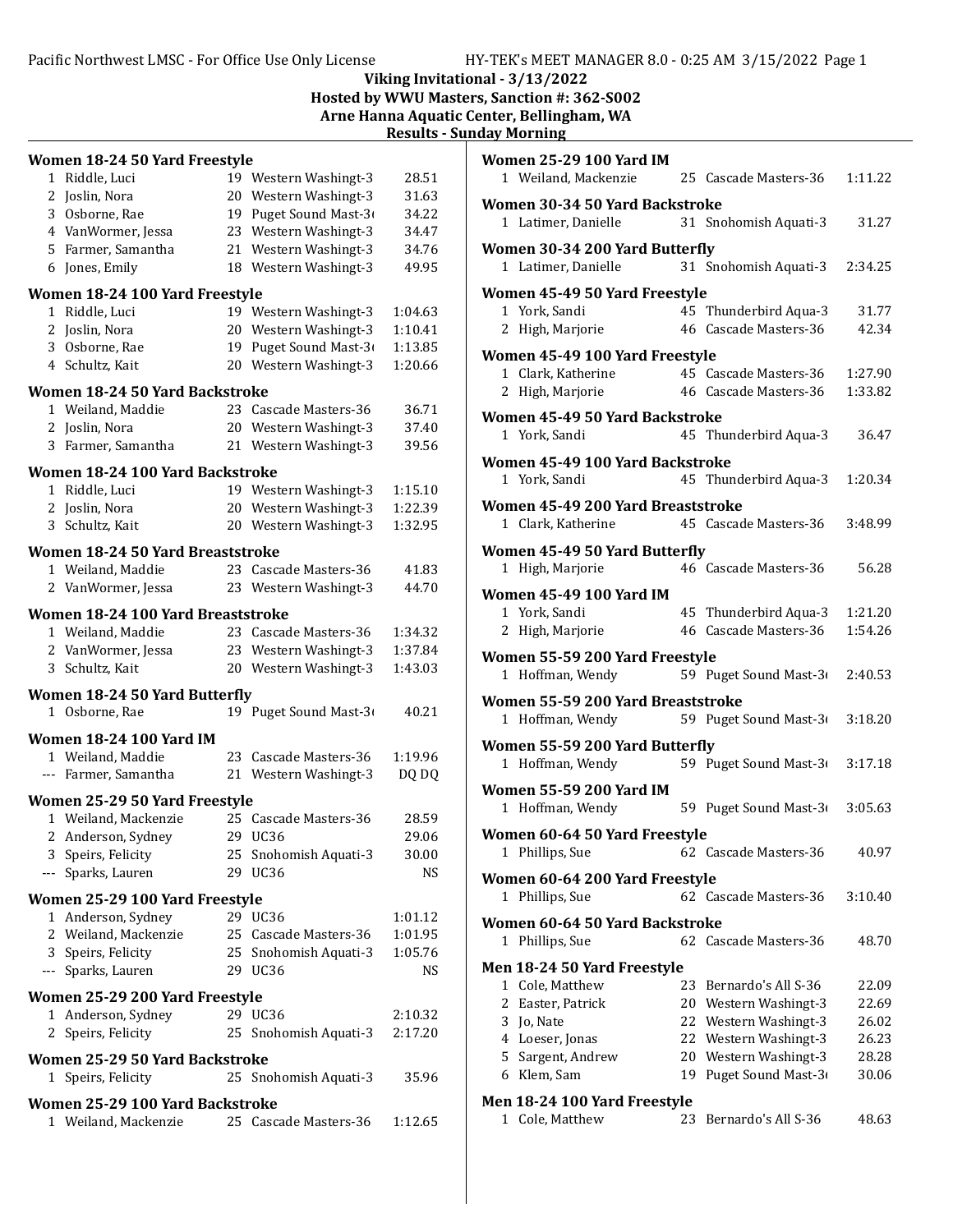### Pacific Northwest LMSC - For Office Use Only License HY-TEK's MEET MANAGER 8.0 - 0:25 AM 3/15/2022 Page 2

## Viking Invitational - 3/13/2022

Hosted by WWU Masters, Sanction #: 362-S002

Arne Hanna Aquatic Center, Bellingham, WA **- Sunday Morning** 

|   |                                                      |    |                        | <b>Results</b> - |
|---|------------------------------------------------------|----|------------------------|------------------|
|   | (Men 18-24 100 Yard Freestyle)                       |    |                        |                  |
| 2 | Easter, Patrick                                      |    | 20 Western Washingt-3  | 49.81            |
|   | 3 Jo, Nate                                           | 22 | Western Washingt-3     | 57.52            |
|   | 4 Loeser, Jonas                                      | 22 | Western Washingt-3     | 57.63            |
|   | 5 Sargent, Andrew                                    |    | 20 Western Washingt-3  | 1:02.14          |
|   | 6 Kolesov, Nick                                      |    | 23 Cascade Masters-36  | 1:06.45          |
|   | Men 18-24 200 Yard Freestyle                         |    |                        |                  |
|   | 1 Easter, Patrick                                    | 20 | Western Washingt-3     | 2:00.58          |
|   | 2 Loeser, Jonas                                      | 22 | Western Washingt-3     | 2:07.31          |
|   | 3 Raubacher, Hayes                                   | 21 | Western Washingt-3     | 2:07.95          |
|   | 4 Jo, Nate                                           | 22 | Western Washingt-3     | 2:10.70          |
|   | 5 Kolesov, Nick                                      | 23 | Cascade Masters-36     | 2:27.46          |
|   | <b>Men 18-24 50 Yard Backstroke</b>                  |    |                        |                  |
|   | --- Kolesov, Nick                                    |    | 23 Cascade Masters-36  | DQ DQ            |
|   |                                                      |    |                        |                  |
|   | <b>Men 18-24 50 Yard Breaststroke</b><br>1 Klem, Sam |    | 19 Puget Sound Mast-3  | 37.68            |
|   | 2 Kolesov, Nick                                      | 23 | Cascade Masters-36     | 38.39            |
|   |                                                      |    |                        |                  |
|   | Men 18-24 100 Yard Breaststroke                      |    |                        |                  |
|   | 1 Klem, Sam                                          |    | 19 Puget Sound Mast-3  | 1:23.03          |
|   | Men 18-24 50 Yard Butterfly                          |    |                        |                  |
|   | 1 Cole, Matthew                                      | 23 | Bernardo's All S-36    | 24.69            |
|   | 2 Loeser, Jonas                                      | 22 | Western Washingt-3     | 29.65            |
|   |                                                      |    |                        |                  |
|   | Men 18-24 100 Yard Butterfly<br>--- Raubacher, Hayes | 21 | Western Washingt-3     | DQ DQ            |
|   |                                                      |    |                        |                  |
|   | <b>Men 18-24 100 Yard IM</b>                         |    |                        |                  |
|   | 1 Cole, Matthew                                      |    | 23 Bernardo's All S-36 | 1:00.44          |
|   | --- Raubacher, Hayes                                 | 21 | Western Washingt-3     | NS               |
|   | <b>Men 18-24 200 Yard IM</b>                         |    |                        |                  |
|   | 1 Raubacher, Hayes                                   |    | 21 Western Washingt-3  | 2:20.82          |
|   | Men 25-29 50 Yard Freestyle                          |    |                        |                  |
|   | 1 Mehta, Sivan                                       | 27 | Lake Washington-36     | 22.44            |
|   | 2 Fairhurst, Brandon                                 | 25 | Snohomish Aquati-3     | 25.32            |
|   | 3 Colella, Casey                                     | 27 | Cascade Masters-36     | 25.76            |
|   |                                                      |    |                        |                  |
|   | Men 25-29 100 Yard Freestyle                         |    |                        |                  |
|   | 1 Mehta, Sivan                                       |    | 27 Lake Washington-36  | 49.40            |
|   | 2 Fairhurst, Brandon                                 |    | 25 Snohomish Aquati-3  | 54.26            |
|   | 3 Begalli, Brent                                     |    | 25 Western Washingt-3  | 1:02.03          |
|   | Men 25-29 200 Yard Freestyle                         |    |                        |                  |
|   | 1 Fairhurst. Brandon                                 | 25 | Snohomish Aquati-3     | 2:03.46          |
|   | 2 Wintermute, Logan                                  | 25 | <b>UC36</b>            | 2:26.53          |
|   | Men 25-29 50 Yard Breaststroke                       |    |                        |                  |
|   | 1 Colella, Casey                                     |    | 27 Cascade Masters-36  | 30.94            |
|   |                                                      |    |                        |                  |
|   | Men 25-29 100 Yard Breaststroke                      |    |                        |                  |
|   | 1 Mehta, Sivan                                       |    | 27 Lake Washington-36  | 1:05.77          |
|   | 2 Begalli, Brent                                     |    | 25 Western Washingt-3  | 1:22.03          |
|   | Men 25-29 50 Yard Butterfly                          |    |                        |                  |
|   | 1 Begalli, Brent                                     |    | 25 Western Washingt-3  | 30.39            |
|   |                                                      |    |                        |                  |

| Men 25-29 100 Yard Butterfly                     |     |                       |         |
|--------------------------------------------------|-----|-----------------------|---------|
| 1 Wintermute, Logan                              |     | 25 UC36               | 1:05.65 |
| <b>Men 25-29 100 Yard IM</b>                     |     |                       |         |
| 1 Mehta, Sivan                                   |     | 27 Lake Washington-36 | 55.57   |
| 2 Colella, Casey                                 |     | 27 Cascade Masters-36 | 1:03.53 |
| 3 Begalli, Brent                                 | 25  | Western Washingt-3    | 1:11.20 |
| <b>Men 25-29 200 Yard IM</b>                     |     |                       |         |
| 1 Wintermute, Logan                              |     | 25 UC36               | 2:34.95 |
| Men 30-34 50 Yard Freestyle                      |     |                       |         |
| 1 Neff, John                                     | 31  | Snohomish Aquati-3    | 27.51   |
| Men 30-34 200 Yard Freestyle                     |     |                       |         |
| 1 Li, Ran                                        | 33  | Snohomish Aquati-3    | 2:29.64 |
| Men 30-34 50 Yard Breaststroke                   |     |                       |         |
| 1 Neff, John                                     |     | 31 Snohomish Aquati-3 | 33.77   |
|                                                  |     |                       |         |
| Men 30-34 100 Yard Breaststroke                  |     |                       |         |
| 1 Ringstad, Brandon                              |     | 30 Snohomish Aquati-3 | 1:11.33 |
| Men 30-34 200 Yard Breaststroke                  |     |                       |         |
| 1 Li, Ran                                        | 33  | Snohomish Aquati-3    | 3:18.21 |
| Men 30-34 50 Yard Butterfly                      |     |                       |         |
| 1 Neff, John                                     | 31  | Snohomish Aquati-3    | 28.84   |
| --- Li, Ran                                      |     | 33 Snohomish Aquati-3 | NS.     |
| <b>Men 30-34 100 Yard IM</b>                     |     |                       |         |
| 1 Ringstad, Brandon                              | 30  | Snohomish Aquati-3    | 1:07.83 |
| 2 Neff, John                                     | 31  | Snohomish Aquati-3    | 1:09.27 |
| <b>Men 30-34 200 Yard IM</b>                     |     |                       |         |
| 1 Li, Ran                                        | 33  | Snohomish Aquati-3    | 2:47.21 |
|                                                  |     |                       |         |
| Men 35-39 200 Yard Backstroke<br>1 Pence, Braden |     | 39 Cascade Masters-36 | 2:32.20 |
|                                                  |     |                       |         |
| Men 35-39 200 Yard Breaststroke                  |     |                       |         |
| 1 Pence, Braden                                  |     | 39 Cascade Masters-36 | 2:51.34 |
| Men 35-39 50 Yard Butterfly                      |     |                       |         |
| 1 Whitbeck, Dave                                 |     | 39 Lake Washington-36 | 27.08   |
| Men 35-39 200 Yard Butterfly                     |     |                       |         |
| 1 Whitbeck, Dave                                 | 39  | Lake Washington-36    | 2:07.83 |
| <b>Men 35-39 100 Yard IM</b>                     |     |                       |         |
| 1 Whitbeck, Dave                                 | 39- | Lake Washington-36    | 1:02.76 |
| 2 Pence, Braden                                  | 39- | Cascade Masters-36    | 1:08.09 |
| Men 45-49 50 Yard Freestyle                      |     |                       |         |
| 1 Borgen, Erik                                   | 48  | Cascade Masters-36    | 29.90   |
|                                                  |     |                       |         |
| Men 45-49 100 Yard Freestyle                     |     |                       |         |
| 1 Borgen, Erik                                   | 48  | Cascade Masters-36    | 1:07.13 |
| Men 45-49 50 Yard Butterfly                      |     |                       |         |
| --- Borgen, Erik                                 | 48  | Cascade Masters-36    | NS      |
| Men 50-54 50 Yard Freestyle                      |     |                       |         |
| Colella, Rodney<br>1                             | 54  | Cascade Masters-36    | 26.51   |
| 2<br>Castle, Matt                                | 50  | Thunderbird Aqua-3    | 27.27   |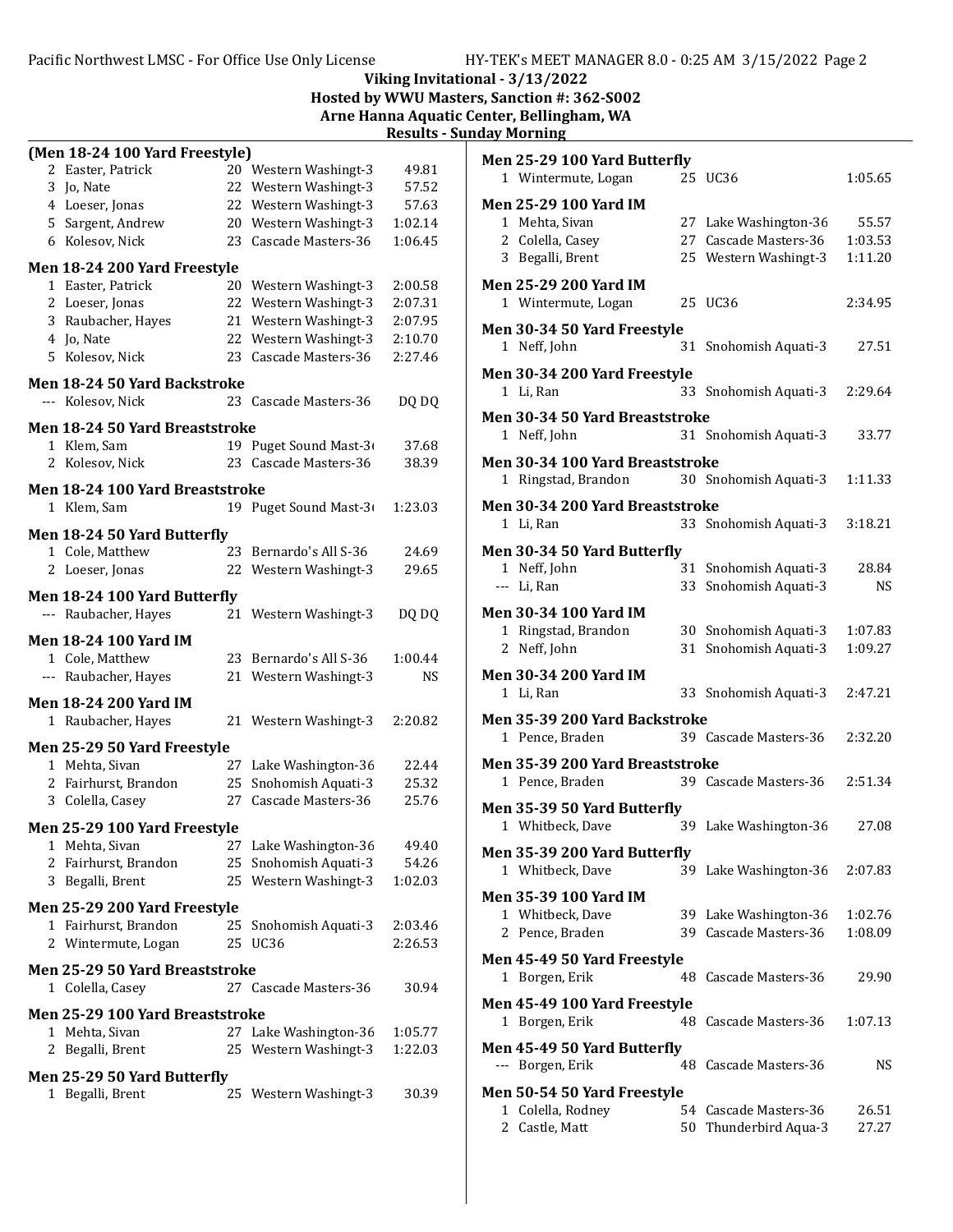#### Viking Invitational - 3/13/2022 Hosted by WWU Masters, Sanction #: 362-S002 Arne Hanna Aquatic Center, Bellingham, WA Results - Sunday Morning (Men 50-54 50 Yard Freestyle) 3 Simms, Matt 53 South Whidbey Is-36 34.20 --- Colberg, Jason 52 Cascade Masters-36 NS Men 50-54 100 Yard Freestyle 1 Gonzalez, George 51 Orca Swim Team-36 1:06.02 2 Simms, Matt 53 South Whidbey Is-36 1:14.63 --- Colberg, Jason 52 Cascade Masters-36 NS Men 50-54 200 Yard Freestyle 1 2:28.35 Gonzalez, George 51 Orca Swim Team-36 2 Simms, Matt 53 South Whidbey Is-36 2:47.19 Men 50-54 50 Yard Backstroke 1 Castle, Matt 50 Thunderbird Aqua-3 33.39 Men 50-54 50 Yard Breaststroke 1 Colella, Rodney 54 Cascade Masters-36 31.00 2 Castle, Matt 50 Thunderbird Aqua-3 34.87 3 Simms, Matt 53 South Whidbey Is-36 47.43 --- Colberg, Jason 52 Cascade Masters-36 NS Men 50-54 50 Yard Butterfly 1 Castle, Matt 50 Thunderbird Aqua-3 30.08 2 33.76 Gonzalez, George 51 Orca Swim Team-36 Men 50-54 100 Yard IM 1 Colella, Rodney 54 Cascade Masters-36 1:07.06 Men 55-59 50 Yard Freestyle 1 Nimb, Peter 57 Bainbridge Aquat-36 26.65 2 Cermak, Gerald 58 Puget Sound Mast-36 28.45 Men 55-59 100 Yard Freestyle 1 Cermak, Gerald 58 Puget Sound Mast-3 1:01.13 2 Nimb, Peter 57 Bainbridge Aquat-36 1:01.37 Men 55-59 200 Yard Backstroke 1 King, Phillip 55 Greenlake Aquadu-3 2:26.72 Men 60-64 200 Yard Backstroke 1 Moore, Robert 61 Team Walker Inte-36 2:30.81 Men 60-64 100 Yard Butterfly 1 Moore, Robert 61 Team Walker Inte-36 1:10.09 Men 60-64 100 Yard IM 1 Moore, Robert 61 Team Walker Inte-36 1:13.45 Men 65-69 50 Yard Freestyle 1 Walsh, Greg 68 Seattle Metropol-36 32.00 Men 65-69 100 Yard Freestyle 1 Green, Dick 69 UC36 1:08.02 Men 65-69 200 Yard Freestyle 1 Green, Dick 69 UC36 2:32.19 Men 65-69 50 Yard Backstroke 1 Neuhaus, Scott 67 Team Walker Inte-36 36.89 Men 65-69 100 Yard Backstroke 1 Green, Dick 69 UC36 1:16.83 2 Neuhaus, Scott  $67$  Team Walker Inte-3 $(1:22.21)$ Men 65-69 200 Yard Backstroke 1 Green, Dick 69 UC36 2:49.85 2 Neuhaus, Scott  $67$  Team Walker Inte-3 $(2.59.62)$ Men 65-69 50 Yard Breaststroke 1 Walsh, Greg 68 Seattle Metropol-36 39.07 Men 75-79 50 Yard Freestyle 1 33.72 Peterson, Steve 75 Bernardo's All S-36 Men 75-79 50 Yard Backstroke --- Peterson, Steve 75 Bernardo's All S-36 DQ DQ Men 75-79 50 Yard Breaststroke 1 39.09 Peterson, Steve 75 Bernardo's All S-36

## Men 55-59 100 Yard Breaststroke

|   | 1 Hoover, David                        |     | 59 Cascade Masters-36 | 1:23.58 |
|---|----------------------------------------|-----|-----------------------|---------|
|   | <b>Men 55-59 200 Yard Breaststroke</b> |     |                       |         |
|   | 1 King, Phillip                        |     | 55 Greenlake Aquadu-3 | 2:43.34 |
|   | 2 Hoover, David                        | 59. | Cascade Masters-36    | 3:07.43 |
|   | Men 55-59 50 Yard Butterfly            |     |                       |         |
|   | 1 King, Phillip                        |     | 55 Greenlake Aquadu-3 | 27.83   |
|   | 2 Cermak, Gerald                       | 58  | Puget Sound Mast-3    | 32.09   |
| 3 | Nimb, Peter                            | 57  | Bainbridge Aquat-36   | 32.40   |
|   | <b>Men 55-59 100 Yard IM</b>           |     |                       |         |
|   | 1 King, Phillip                        |     | 55 Greenlake Aquadu-3 | 1:05.34 |
|   | 2 Cermak, Gerald                       | 58  | Puget Sound Mast-3    | 1:11.68 |
|   | Men 60-64 50 Yard Freestyle            |     |                       |         |
|   | 1 Bittner, Matthew                     |     | 62 UC36               | 35.44   |
|   | Men 60-64 100 Yard Freestyle           |     |                       |         |
| 1 | Bittner, Matthew                       |     | 62 UC36               | 1:23.03 |
|   |                                        |     |                       |         |

|                                 | Men 75-79 50 Yard Butterfly        |  |                          |         |
|---------------------------------|------------------------------------|--|--------------------------|---------|
|                                 | 1 Peterson, Steve                  |  | 75 Bernardo's All S-36   | 42.10   |
|                                 | Mixed 18+ 200 Yard Freestyle Relay |  |                          |         |
|                                 | 1 Western Washingt-36              |  | A                        | 1:47.31 |
|                                 | 1) Jo, Nate M22                    |  | 2) Loeser, Jonas M22     |         |
|                                 | 3) Begalli, Brent M25              |  | 4) Raubacher, Hayes M21  |         |
|                                 | 2 Snohomish Aquati-36              |  | A                        | 1:49.84 |
|                                 | 1) Fairhurst, Brandon M25          |  | 2) Latimer, Danielle W31 |         |
|                                 | 3) Speirs, Felicity W25            |  | 4) Ringstad, Brandon M30 |         |
|                                 | 3 Cascade Masters-36               |  | A                        | 1:54.49 |
|                                 | 1) Pence, Braden M39               |  | 2) Kolesov, Nick M23     |         |
|                                 | 3) Hoover, David M59               |  | 4) Borgen, Erik M48      |         |
|                                 | 4 Cascade Masters-36               |  | B                        | 2:29.72 |
|                                 | 1) Weiland, Mackenzie W25          |  | 2) Clark, Katherine W45  |         |
|                                 | 3) Phillips, Sue W62               |  | 4) High, Marjorie W46    |         |
| Mixed 18+ 200 Yard Medley Relay |                                    |  |                          |         |

#### 1 2:04.44 Snohomish Aquati-36 A 1) Speirs, Felicity W25 2) Fairhurst, Brandon M25 3) Latimer, Danielle W31 4) Neff, John M31